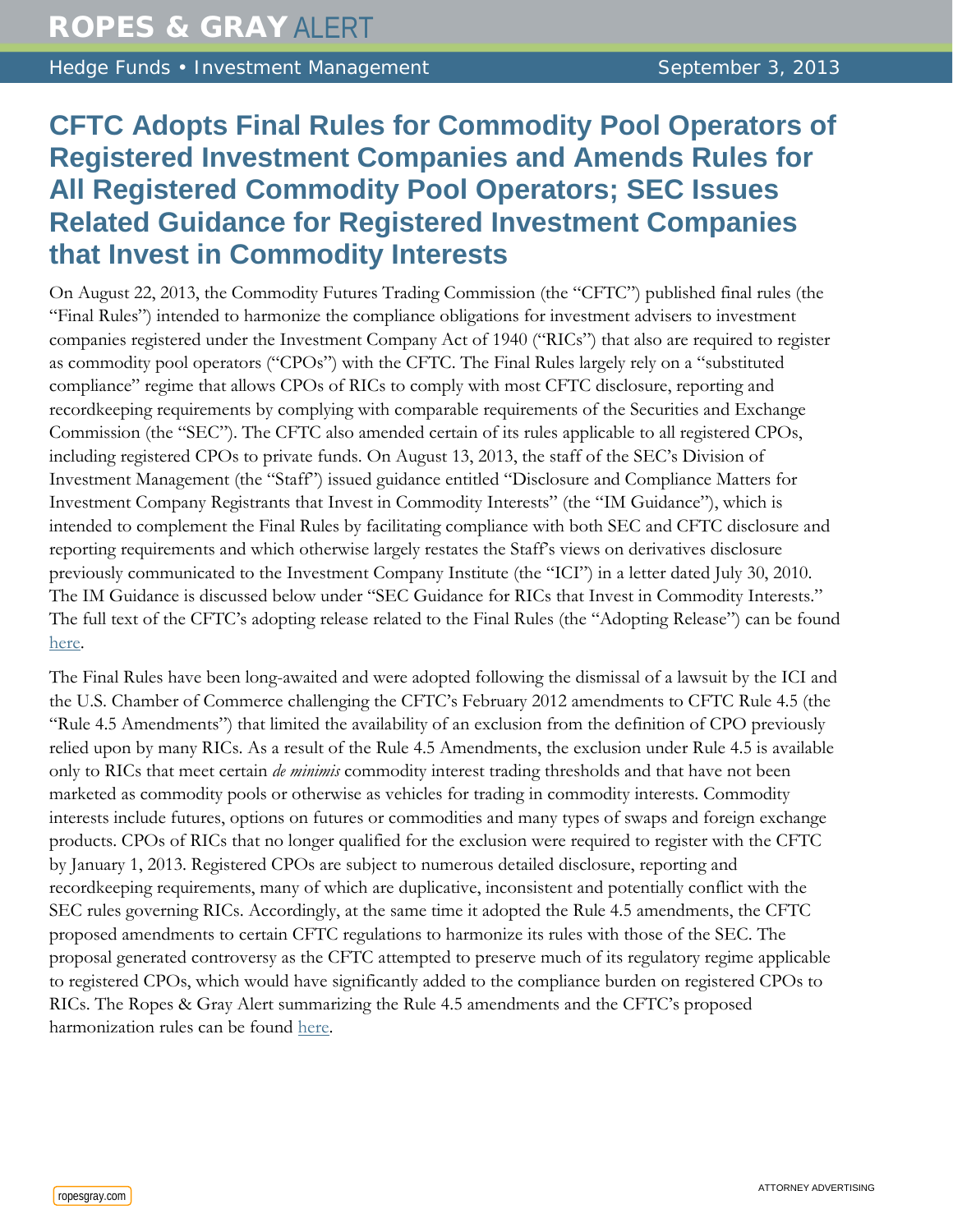# **Substituted Compliance for CPOs of RICs**

In contrast to the 2012 proposal, the Final Rules do not preserve many of the CFTC's requirements for registered CPOs, but instead adopt a "substituted compliance" regime that allows registered CPOs of RICs to comply with most CFTC requirements relating to disclosure, reporting and recordkeeping by (1) filing a notice with the National Futures Association ("NFA"), (2) complying with the SEC rules and guidance under the Investment Company Act of 1940, the Securities Act of 1933, and the Securities Exchange Act of 1934 regarding disclosure, reporting, and recordkeeping by RICs (the "SEC RIC Rules"), and (3) satisfying certain other conditions imposed by the Final Rules. In the event that such a CPO fails to comply with applicable SEC RIC Rules, however, it will be deemed to be in violation of its obligations under Part 4 of CFTC regulations and subject to enforcement action by the CFTC.

## *Disclosure*

Rule 4.21 requires a registered CPO to deliver a disclosure document to prospective investors by the time a subscription agreement is delivered. However, under the Final Rules, registered CPOs of RICs that comply with SEC RIC Rules regarding prospectus delivery are deemed to satisfy the disclosure document delivery obligations imposed by Rule 4.21. The Adopting Release explicitly permits the use of summary prospectuses to the extent a statutory prospectus and other required information are provided on a website and other applicable SEC RIC Rules are satisfied.

Registered CPOs of RICs are not required to file disclosure documents with the NFA as otherwise required by Rule 4.26(d), and thus disclosure documents of RICs are not subject to NFA approval. However, registered CPOs of RICs must make the RIC's disclosure document available to the NFA during its examination of the CPO. Pursuant to amended Rule 4.26(a), registered CPOs of RICS are permitted to use a disclosure document for up to 12 months, an increase from the nine-month period previously required by CFTC regulations. Moreover, registered CPOs of open-end RICs are permitted to use a disclosure document in accordance with the 16-month time frame imposed by SEC RIC Rules (i.e., the annual prospectus and registration statement update cycle ending four months after the fiscal year-end).

Rule 4.26(c) requires a registered CPO to correct material inaccuracies in a disclosure document within 21 days of the CPO becoming aware of the defect. Registered CPOs of RICs will not be required to comply with this rule, so long as they comply with applicable SEC RIC Rules on interim updates, which generally prohibit offers and sales by means of a materially misleading prospectus.

Registered CPOs of RICs are permitted to use a cautionary statement on the cover page consistent with Rule 481(b)(1) under the Securities Act of 1933 to satisfy a similar requirement under Rule 4.24(a) of the CFTC regulations, subject to certain minor modifications. CFTC Rules 4.24(b) and (g), which require specific risk legends and a discussion of principal risk factors, respectively, are deemed satisfied for registered CPOs of RICs if the disclosure document contains risk disclosure consistent with applicable SEC RIC Rules and guidance, including the recently released IM Guidance discussed below under "SEC Guidance for RICs that Invest in Commodity Interests."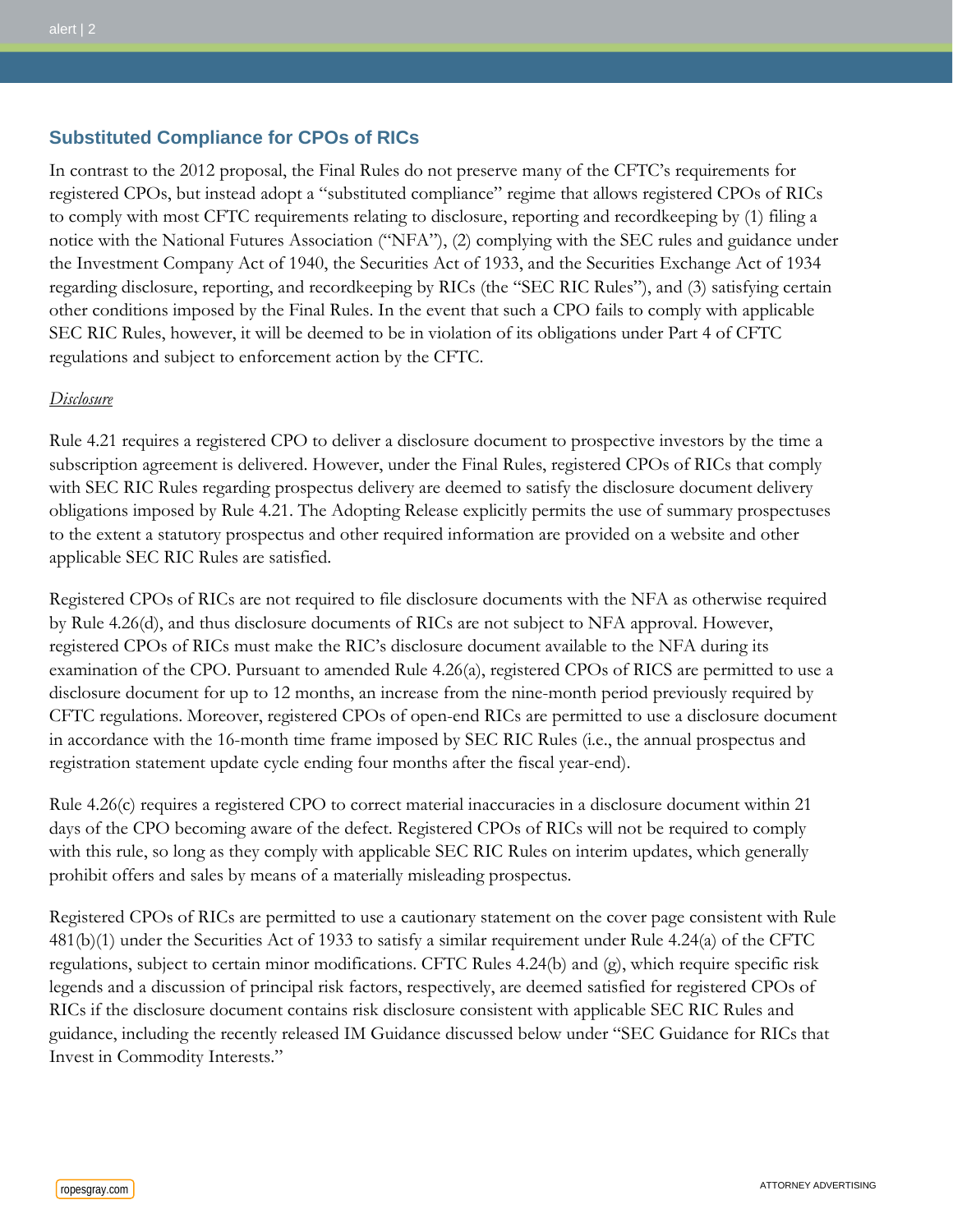CFTC Rules 4.24(d)(5) and 4.24(i) require specific break-even information and expanded fee disclosure, including brokerage fees and commissions. Registered CPOs of RICs that comply with SEC RIC Rules are not required to include this information as specified by the CFTC Rules.

Registered CPOs subject to the full Part 4 Rules are subject to extensive disclosure requirements on past performance, including not only past performance of the pool being offered, but also other performance of the CPO and of certain of the commodity trading advisors or funds to which it allocates its assets (if any). Under the Final Rules, CPOs of RICs are deemed to be in compliance with these past performance disclosure requirements if they disclose performance information consistent with SEC RIC Rules with one notable exception: RICs with less than three years of performance history must disclose the past performance of accounts and pools managed by the CPO that have investment objectives, policies, and strategies substantially similar to those of such RIC. The CFTC staff has informally confirmed that the determination of whether a RIC has three years of performance history should be made individually for each series of the RIC and that the three-year period should be measured from the date of the prospectus of that series.

## *Reporting*

Registered CPOs of RICs that meet certain conditions are exempt from the requirement to distribute monthly account statements to pool participants under Rule 4.22(a) and (b) of the CFTC regulations. These conditions require that the CPO (1) make the RIC's current net asset value per share available to investors and (2) furnish semi-annual and annual reports to investors and file periodic reports with the SEC as required by SEC RIC Rules.

Notably, the Final Rules do not provide relief from Rule 4.22(c), which requires registered CPOs of RICs to file annual financial statements with the NFA within 90 days of each pool's fiscal year end, or from Rule 4.27, which requires registered CPOs of RICs to file detailed reports with respect to the fund and its investments on Form CPO-PQR with the NFA.

## *Recordkeeping*

CFTC Rule 4.23 requires a registered CPO to keep specified books and records at its main business office and to make them available to investors for inspection and copying during normal business hours. Under the Final Rules, registered CPOs of RICs are not required to make such books and records available to investors for inspection and copying. Moreover, the required records need not be kept at the CPO's main business office if certain conditions (discussed below) are met.

## *Controlled Foreign Corporations ("CFCs")*

The CFTC reaffirmed its previous statements that RICs may continue to uses CFCs and that such CFCs may fall within the definition of "commodity pool." In the Final Rules, the CFTC determined that if the RIC provides full disclosure of material information regarding the activities of its CFC through its obligations to the SEC, the CFC will not be required to separately prepare a disclosure document that complies with Part 4 of the CFTC's rules. Moreover, provided that the RIC consolidates the financial statements of the CFC with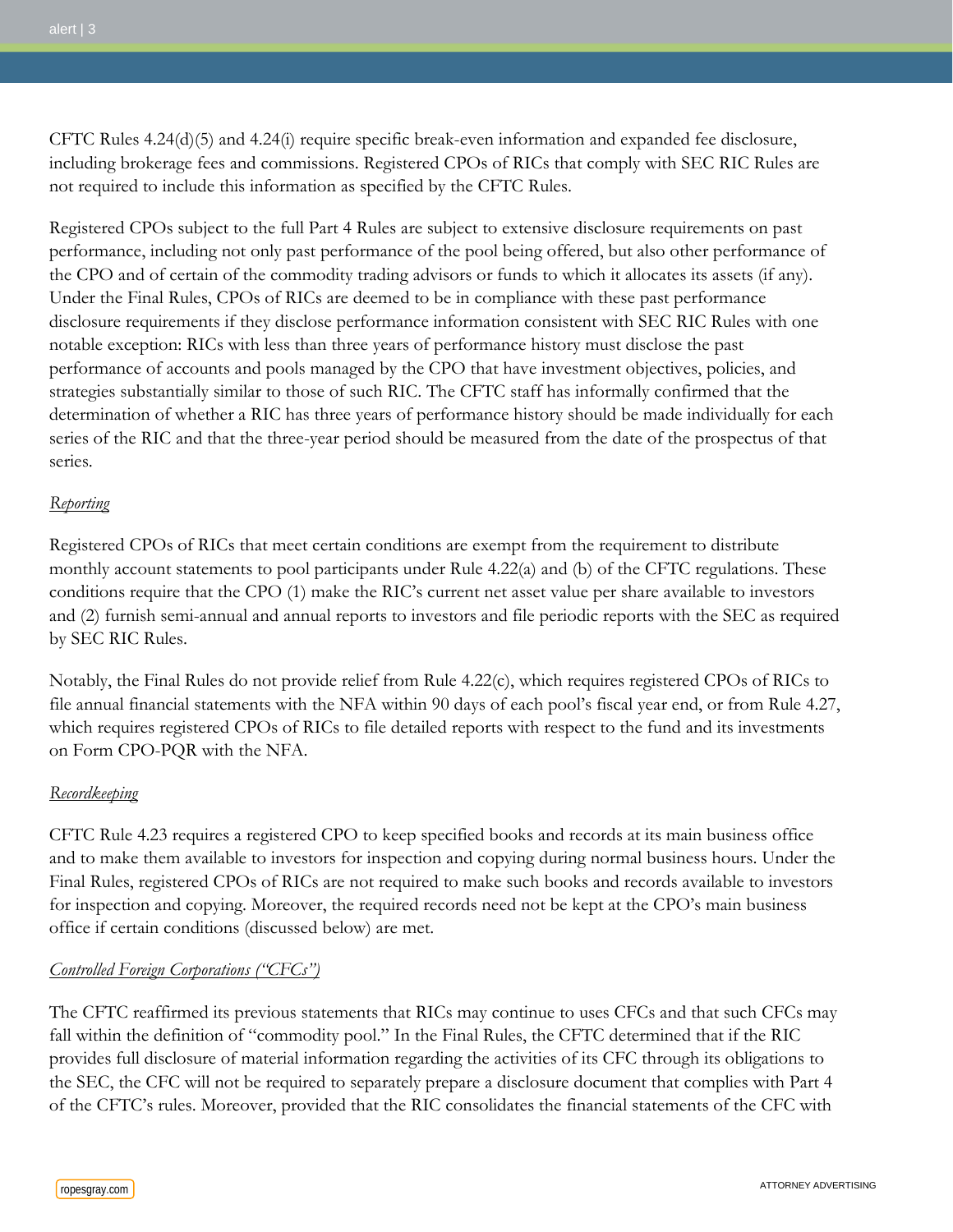those of the RIC in the financial statements that are filed by the CPO with the NFA on behalf of the RIC, the CFC will not be required to file separate financial statements.

# **Amendments Applicable to All Registered CPOs**

In addition to the amendments applicable to CPOs of RICs, the Final Rules amend several provisions applicable to all registered CPOs, including registered CPOs to private funds.

## *Books and Records*

The Final Rules amend Rules 4.23 and 4.7(b)(4) to eliminate the requirement that books and records be kept at the CPO's main business location. Under the Final Rules, a CPO may use certain third-party service providers to store required books and records, provided that the CPO has complete access to such books and records within 48 hours (72 hours if held outside the United States). The enumerated service providers are: an administrator, distributor or custodian, or a bank or registered broker or dealer acting in a similar capacity. In a letter dated August 28, 2013 (the "ICI Letter") to the CFTC's Division of Swap Dealer and Intermediary Oversight ("DSIO"), the ICI stated its understanding based on telephone conversations with the DSIO staff that the CFTC intends to further amend Rule 4.23 to permit a broader list of third-party service providers, including sub-advisers, commodity trading advisers and professional storage companies. The full text of the ICI Letter can be found [here.](http://ici.org/pdf/27509.pdf)

Amended Rule 4.23 also requires a CPO to file a notice with the NFA that it has delegated its recordkeeping obligations to a third party. The third-party recordkeeper must also file a statement with the NFA acknowledging and agreeing to its obligations. In addition to making an exemption filing, the CPO must disclose in the pool's disclosure document the location of its books and records that are maintained with third-party recordkeepers and must amend its Form 7-R to reflect where the required books and records are maintained.

## *Signed Acknowledgments*

The Final Rules amend Rule 4.21(b) to eliminate the requirement for a registered CPO subject to the full Part 4 Rules to obtain a signed acknowledgment of delivery of a disclosure document from each prospective participant in a commodity pool prior to accepting or receiving funds from a participant.

## *Effective Time for Disclosure Documents*

The Final Rules amend Rule 4.26(a)(2) to permit CPOs subject to the full Part 4 Rules to use disclosure documents for a 12-month cycle, rather than the current nine-month cycle. As noted, CPOs of open-end RICs may use the 16-month time frame under SEC RIC Rules.

# **Effective and Compliance Dates**

The Adopting Release states that the publication of the Final Rules triggers a conditional compliance date that was established by the adopting release for the Rule 4.5 Amendments, which states that entities required to register with the CFTC on account of the Rule 4.5 Amendments must comply with CFTC disclosure,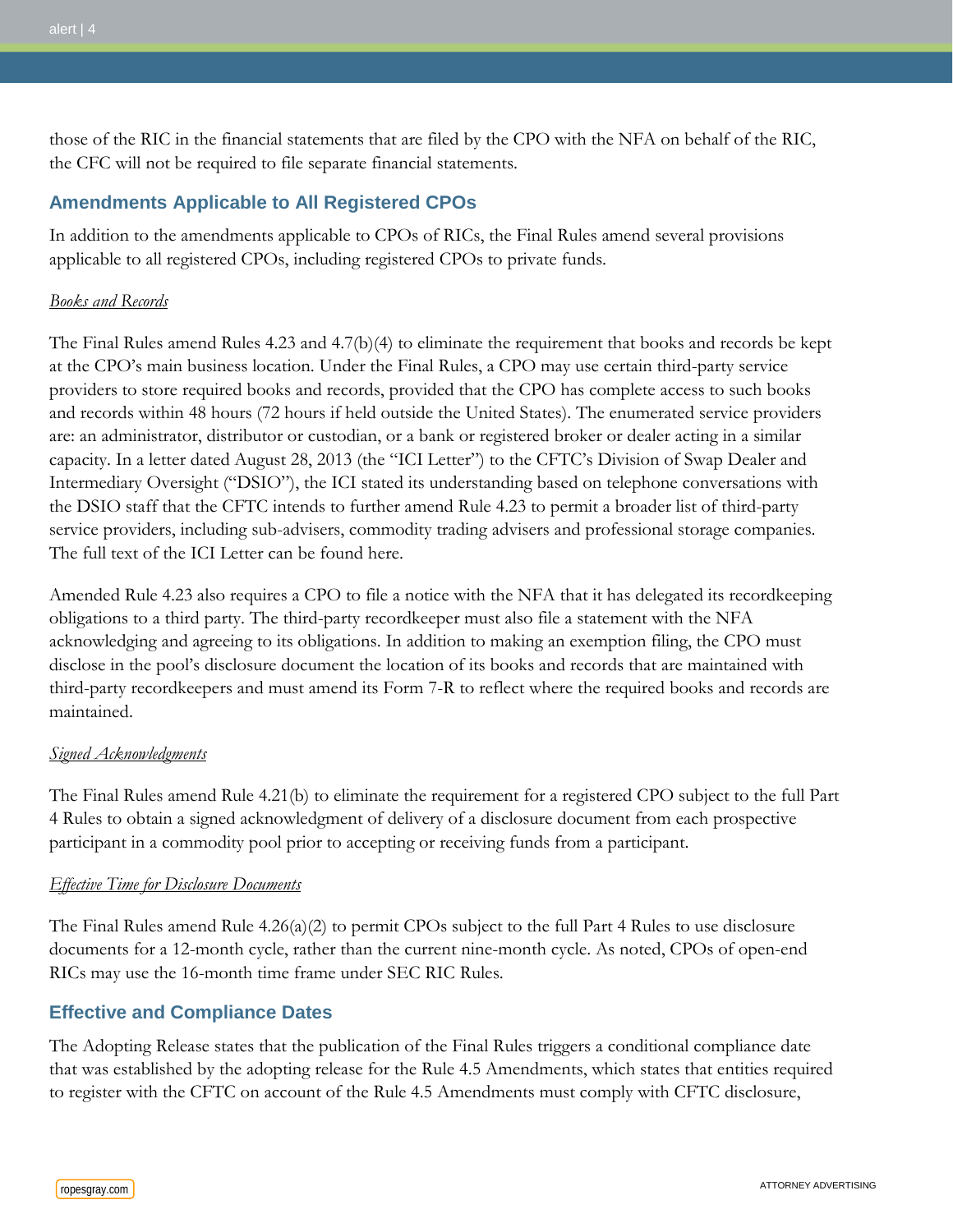reporting and recordkeeping requirements within 60 days following the effectiveness of the CFTC's final rules on harmonization. The ICI Letter requested confirmation from the DSIO staff of the ICI's position on particular compliance dates based on its reading of the Final Rules and the conditional compliance date established by the Rule 4.5 Amendments. As of the date of this Alert, the DSIO staff had not yet formally confirmed any of the compliance dates asserted in the ICI Letter, but had informally confirmed certain compliance dates in telephone conversations with the ICI, as further discussed below.

Rule 4.12(c)(3)(ii) and (iii) (monthly and annual reports, and inspection of records) and changes to Rule 4.21 (acknowledgment of receipt of disclosure documents) became effective on August 22, 2013. The ICI Letter states that the DSIO staff confirmed by telephone that registered CPOs of RICs must comply with obligations under these rules, as well as the requirement to file a notice with the NFA under Rule 4.12(d), by October 21, 2013.

Amended Rule 4.12(c)(3)(i), which provides CPOs of RICs with relief from disclosure document rules, will become effective on September 23, 2013. The ICI Letter requested confirmation that registered CPOs of RICs must comply with obligations under this rule by November 22, 2013. Following the compliance date, compliance with the conditions in amended Rule  $4.12(c)(3)(i)$  will be required for CPOs of existing open-end RICs beginning with an open-end RIC's first post-effective amendment that is an annual update to an effective registration statement on form N-1A. For CPOs of existing closed-end RICs, compliance will be required when the closed-end RIC is required to update its registration statement under SEC RIC Rules. For CPOs of new open-end or closed-end RICs, compliance will be required when a RIC files an initial registration statement with the SEC.

The amendments to Rules 4.7(b)(4) and 4.23 (third-party service providers for recordkeeping), and 4.26 (12 month cycle for disclosure documents) also will become effective on September 23, 2013. The ICI Letter requested confirmation that CPOs of RICs will be deemed to have complied with the notice requirements under Rules 4.12(d)(2), 4.7(d)(5) and 4.23(c)(1), as applicable, if they file such notice by November 22, 2013.

CPOs of RICs must comply with Rule 4.27, requiring CFTC Form CPO-PQR, by October 21, 2013. The DSIO staff has informally confirmed that CPOs of RICs will be required to file their first Form CPO-PQR in respect of the reporting period ending December 31, 2013.

# **SEC Guidance for RICs that Invest in Commodity Interests**

As discussed above, the SEC issued the IM Guidance, a companion release to the Final Rules, which summarizes the Staff's views regarding the following disclosure and compliance matters relevant to RICs that invest in derivatives that are considered commodity interests under the CFTC regulations:

## *Disclosure of Derivatives and Associated Risks*

The IM Guidance reiterates the Staff's views concerning the disclosure of derivative strategies and risks that was previously stated in a letter from Barry D. Miller, Associate Director, Division of Investment Management, to Karrie McMillan, General Counsel, ICI, dated July 30, 2010, and affirms the application of this guidance to a RIC's disclosure of the risks associated with investments in commodity interests. The IM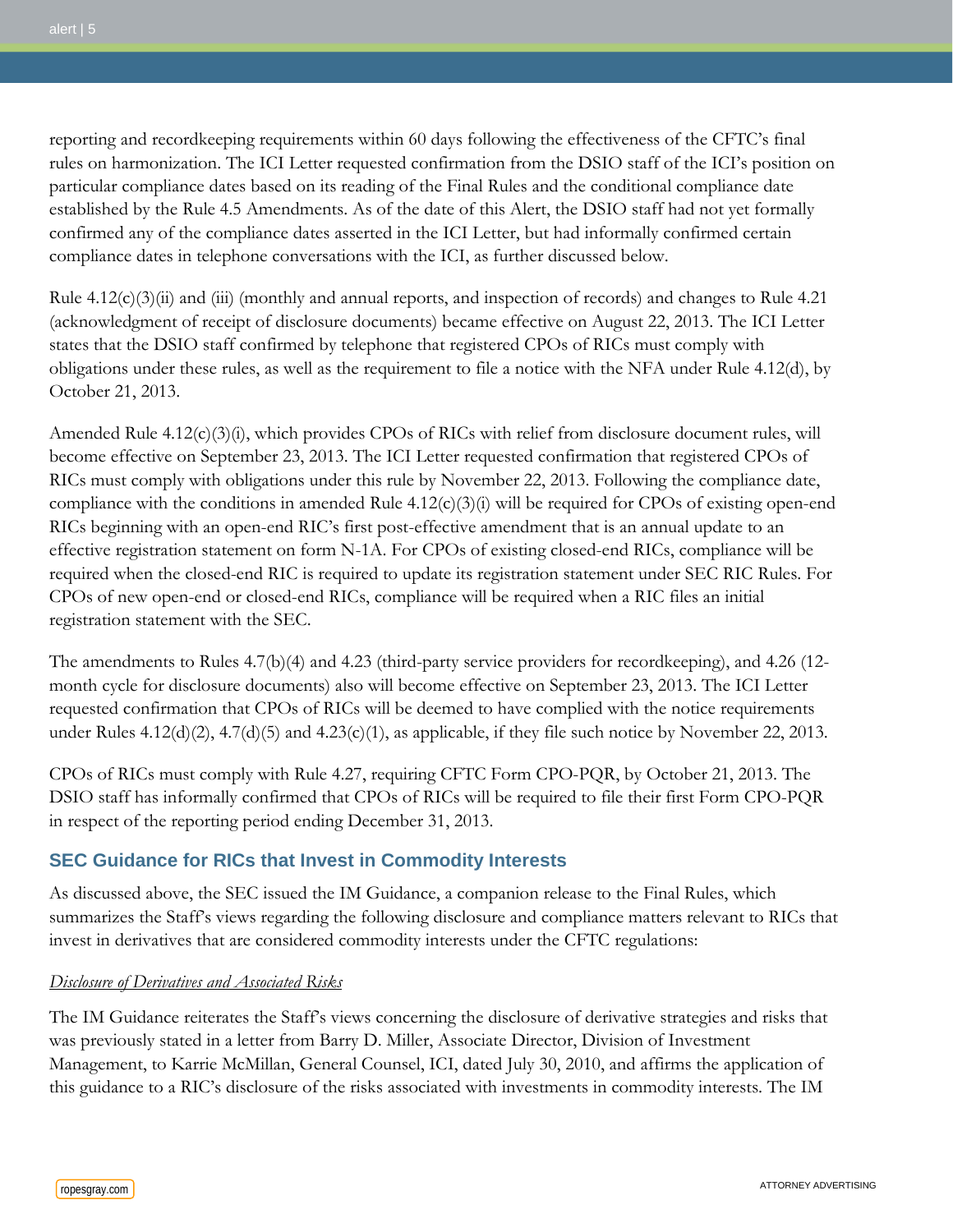Guidance stresses that disclosures of principal risks of a RIC should specifically describe the types of derivatives used by the RIC (including any investments in commodity interests), the extent of their use, and the purpose for which such derivatives are used, and that the risk disclosure for the RIC should provide an investor with the complete risk profile of the RIC's investments as a whole, rather than a list of risks of various derivatives strategies. The Staff notes that investment advisers to a RIC should continually assess the completeness and accuracy of derivatives-related disclosures based on actual operations of the RIC and such disclosures should be reviewed and updated at least annually in connection with the annual update to the RIC's registration statement.

#### *Performance Presentations*

The IM Guidance affirms prior guidance that allows a RIC to include in its registration statement information that is not required by Form N-1A or Form N-2, including the performance of private accounts and other funds managed by the RIC's investment adviser that have "substantially similar investment objectives, policies and strategies," subject to certain conditions. The Staff notes that if other fund performance of other funds or accounts is included, it is expected that performance of all other substantially similar funds and private accounts would be included, since the exclusion of any relevant fund or account may cause the disclosed performance information to be materially misleading.

#### *Legend Requirement*

The IM Guidance confirms that the Staff would not object if a RIC that invests in commodity interests included language in its legend required under Rule 481 of the Securities Act of 1933 indicating that the CFTC has not approved or disapproved of the securities or passed upon the accuracy or adequacy of the disclosure in the prospectus.

#### *Compliance and Risk Management*

The IM Guidance reviews the requirements imposed on advisers (pursuant to Rule 206(4)-7(a) under the Investment Advisers Act of 1940) and RICs (pursuant to Rule 38a-1 under Investment Company Act of 1940) to adopt compliance policies reasonably designed to prevent violations of the federal securities laws. The Staff emphasizes that such policies and procedures should be sufficient to monitor the accuracy of disclosures made about a RIC's use of derivatives, including commodity interests, and whether the RIC's investments in derivatives conform with the RIC's investment objectives. The Staff also reminds RICs about the obligation to include disclosure in the statement of additional information about the extent of the board of directors' role in the risk oversight of the RIC.

The IM Guidance also notes the recent creation of the SEC's Risk and Examinations office within the Division of Investment Management, which is responsible for analyzing and monitoring the risk management activities of investment advisers, investment companies, and the investment management industry. This group, which has started to make on-site visits to investment management firms, is designed to increase the Staff's understanding of risk management activities, including those relating to commodity interests and other derivatives.

The full text of the IM Guidance can be found [here.](http://www.sec.gov/divisions/investment/guidance/im-guidance-2013-05.pdf)